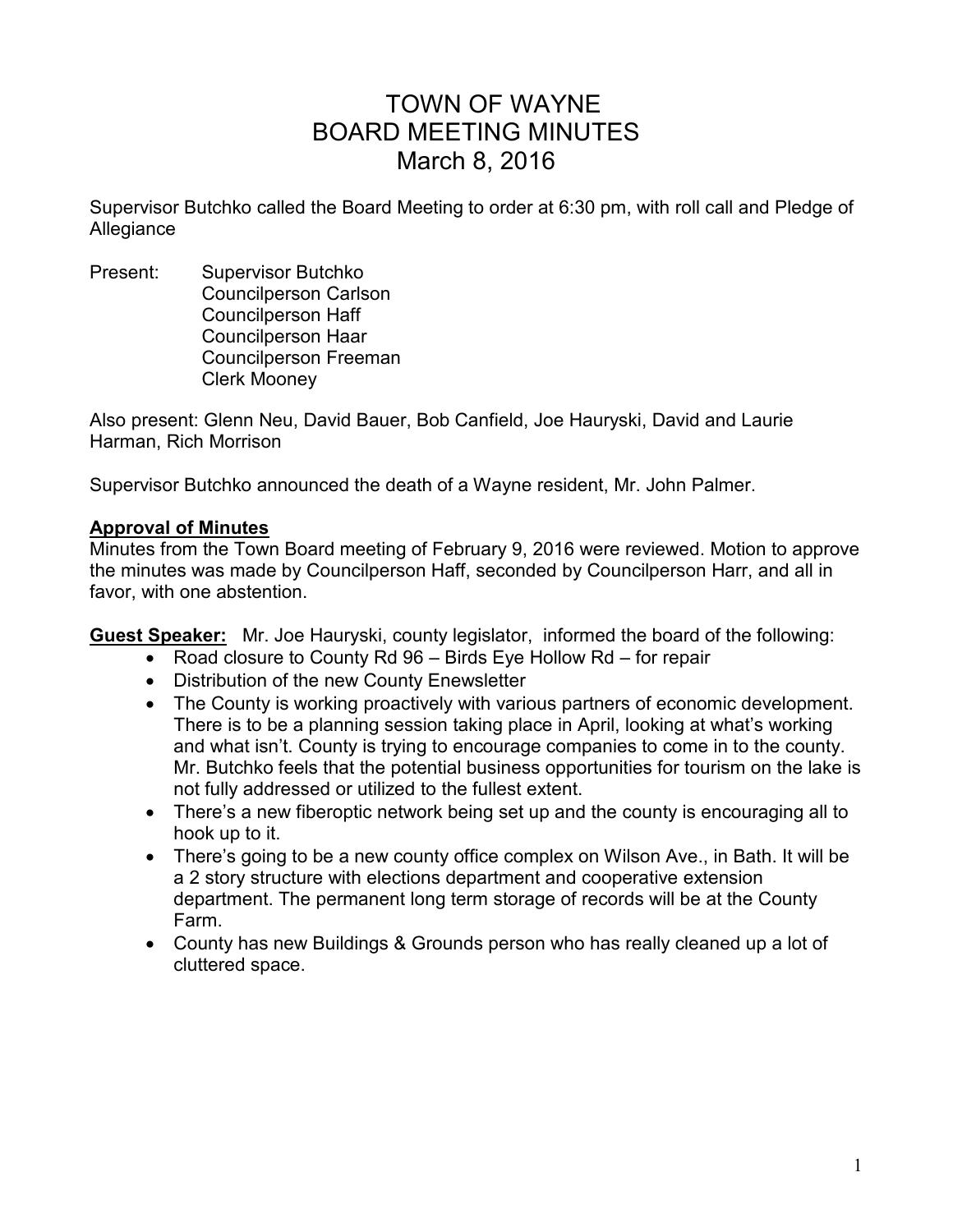- The county landfill's current outlook is approximately a 250,000.00 to 500,000.00 dollar loss by years end. This is all volume related. This is the third year in a row the loss has been greater than 500,000 dollars. There is a 55 thousand tons of garbage loss. This will be a big issue in the near future. One of three things can happen to the landfill:
	- 1. Lease it out
	- 2. Close it
	- 3. Utilize flow control all garbage produced in Steuben County must be dumped in Steuben County.

## **Supervisors Report**

Supervisor's report from February 2016 was presented and reviewed. Mr. Butchko informed the board of the inability to have separate "like" reserve funds for separate projects. As long as the town is aware of all the different reserve funds bundled in to \$124,000+ fund called 'Special Reserve – Building', it will be renamed 'Buildings and Grounds Reserve'. After discussion, a motion was made by Councilperson Carlson to change the name to 'Buildings and Grounds Reserve'. Motion was seconded by Councilperson Haff. All in favor.

Fund transfers were presented and reviewed. A budget modification was made of \$2500 debiting unappropriated fund balance, and crediting Highway Superintendent's fund A5010.48. Motion for the budget modification was made by Councilperson Haar, seconded by Councilperson Freeman, and all in favor.

## **Clerks Report**

The February clerk's report was presented and reviewed. No discussion.

Vouchers were presented and discussed. A motion to approve vouchers, Abstract 3 of 2016, was made by Councilperson Haar, seconded by Councilperson Freeman, and all in favor.

- General Account
	- $\circ$  Vouchers 48 Voucher 75
	- o Total \$20,905.90
- Highway Account
	- o Vouchers 10 20
	- $\circ$  Total \$7306.94
- TA Account
	- $\circ$  Vouchers 08 12
	- $\circ$  \$6,258.75

# **Legal**

No report.

## **Justice Report**

The report was presented and no discussion.

# **Highway Superintendent Report**

Journal presented and discussed.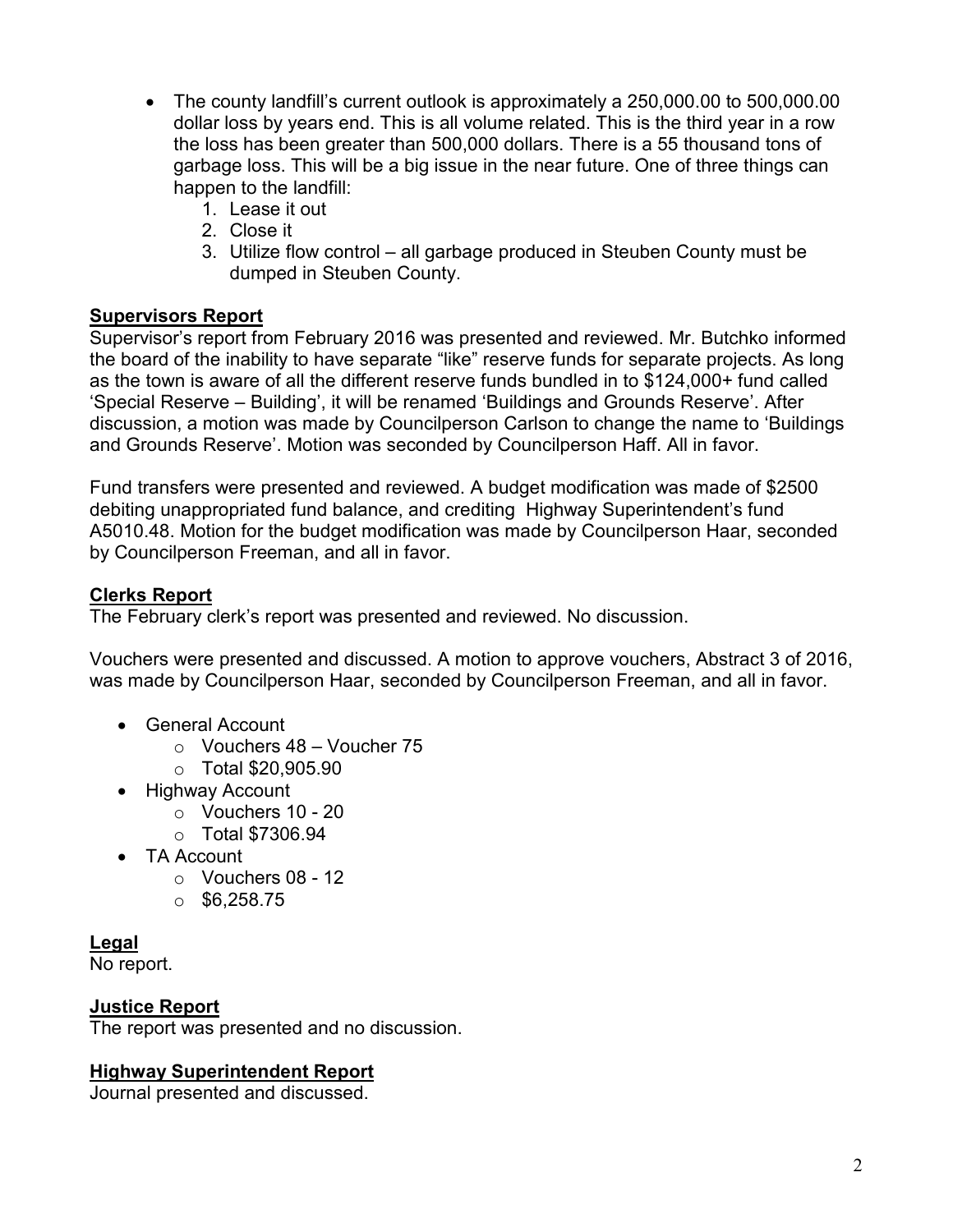The 2009 Volvo was sold for \$42,700 and the 2008 GMC was sold for \$10,600, for a total of \$53.300.

There was discussion of leasing vs buying a new truck to replace the 10-wheeler. Superintendent Bauer will do more research on buying vs. leasing a new truck and bringing it back to the board next month.

Discussion on the need for so many vehicles and life span, led to the board requesting Supervisor and Superintendent do a five year plan of the vehicles. Mr. Bauer will make up a fleet chart of all existing highway department vehicles. The town currently has:

- 2002 International
- $2007 GMC 1$  ton dump truck
- $\bullet$  2012/2013 Western Star 10 wheeler
- $\bullet$  2012 1 ton dump truck
- 2016 New pick-up truck

Superintendent Bauer plans for the summer are to:

- Put in drainage across the front of the barn, and grade it Hope to pave next year
- Address the hole in the water at the base of the boat ramp made by boaters gunning their engines to get up to their trailers.
- The town hall parking lot needs to be addressed. It has lots of cracks. It's a little too early to know what kind of fix will be needed.
- The new road in the cemetery drive needs to be smoothed down and flattened from one side to the other. The Clarks lawn service should be able to assist with this.
- Darlene Swarthout to follow up with the donated playground equipment and check it out, have it brought up to the town park. The Clarks will be able to assist with this as well.

# **Property Assessor Report**

A resolution was made to rescind Law #3 of 2014 "A Partial Property Tax Exemption for Capital Improvements". The resolution was made by Councilperson Haar, seconded by Councilperson Haff. Roll call vote was made, and resolution accepted.

 Supervisor Butchko – yes Councilperson Carlson – yes Councilperson Haff – yes Councilperson Haar – yes Councilperson Freeman - yes

Clerk Mooney will send a copy of the resolution to Wendy Flaitz at the County

# **Code & Zoning Officer**

Review of monthly presented. No discussion.

Mr. Harrop presented two properties that have been cited as Dangerous and Unsafe. In April, the fines will be due and some action will have to be taken. There are several options:

- Fines will be due on every day that action has not been taken by the owner
	- $\circ$  In hardship cases, owners may not be able to pay the fines
- The town takes over ownership of the building and demolishes and cleans it up at our expense
- The town demolishes and cleans the property and bill the homeowner the cost.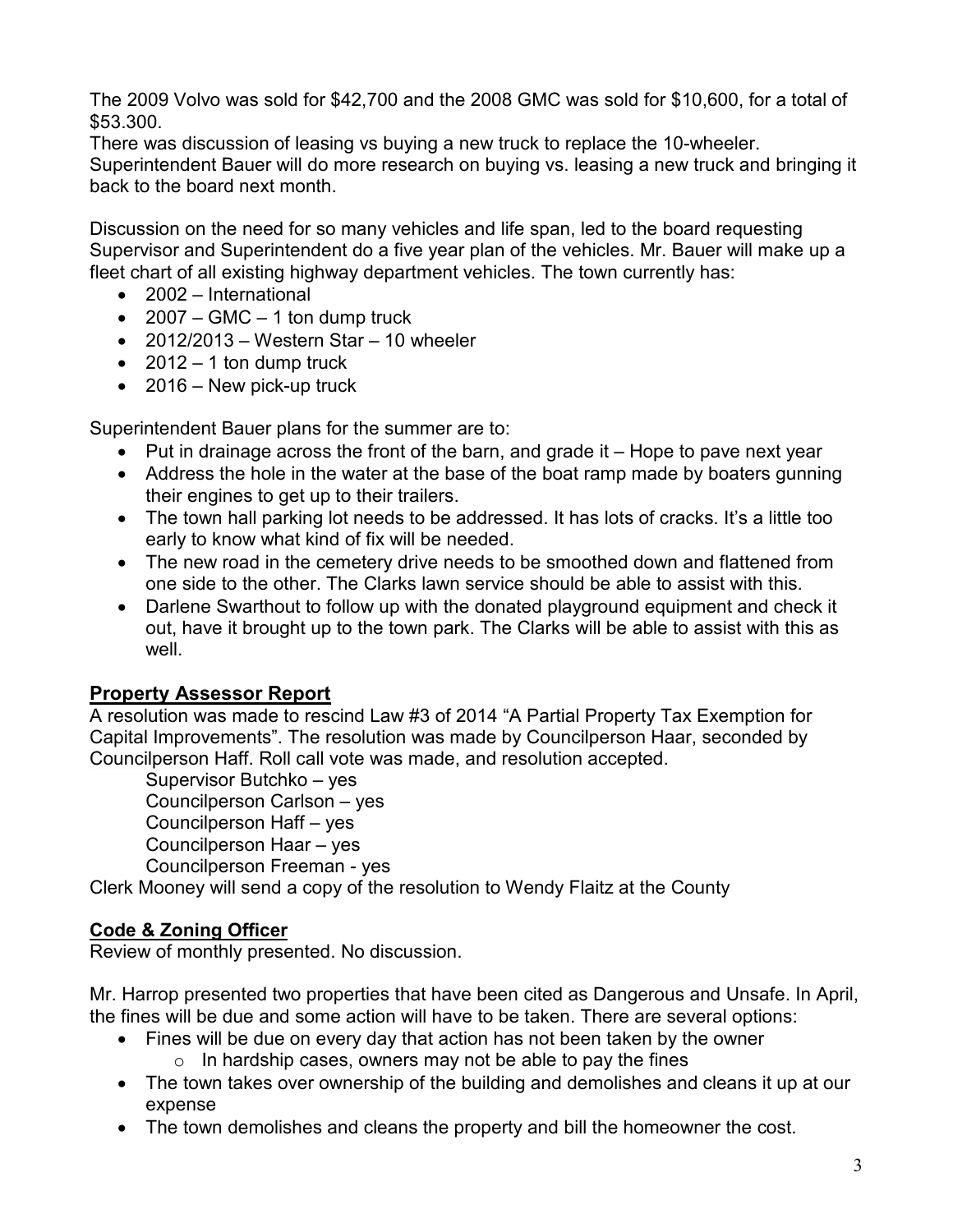$\circ$  If the homeowner cannot pay, they would default and the town buys the property

Questions were brought up and discussed. Supervisor Butchko will follow up and find out if the property can be sold 'as is', with the caveat that the new owners would then be responsible for clean-up.

So far, 28 dangerous and unsafe buildings have been cleaned up or removed from the Town.

### **Planning Board**

February minutes presented. No discussion.

Planning chair Glenn Neu presented the LUR work is progressing. In April we hope to have a public 'visionary' meeting explaining the new LUR's to the public. There is another group meeting March  $15<sup>th</sup>$ . The Board will be updated of that meeting April 12<sup>th</sup>.

#### **Watershed**

No report

### **Dog Control Officer**

No Report. Dog License Report reviewed. No discussion.

#### **History Group**

Report Reviewed. No discussion

#### **Web Site**

Report reviewed. No discussion

#### **Other Business**

Clerk Mooney updated the board on the collection of property taxes.

#### **Public Comments**

Laurie Harmon questioned the feasibility of having a dock or tie up areas for sailboats at the boat launch site. At this time there is no room for a dock.

Rich Morrison addressed questions to the board regarding a piece of property on Co. Rt. 230. The board will discuss in Executive Session.